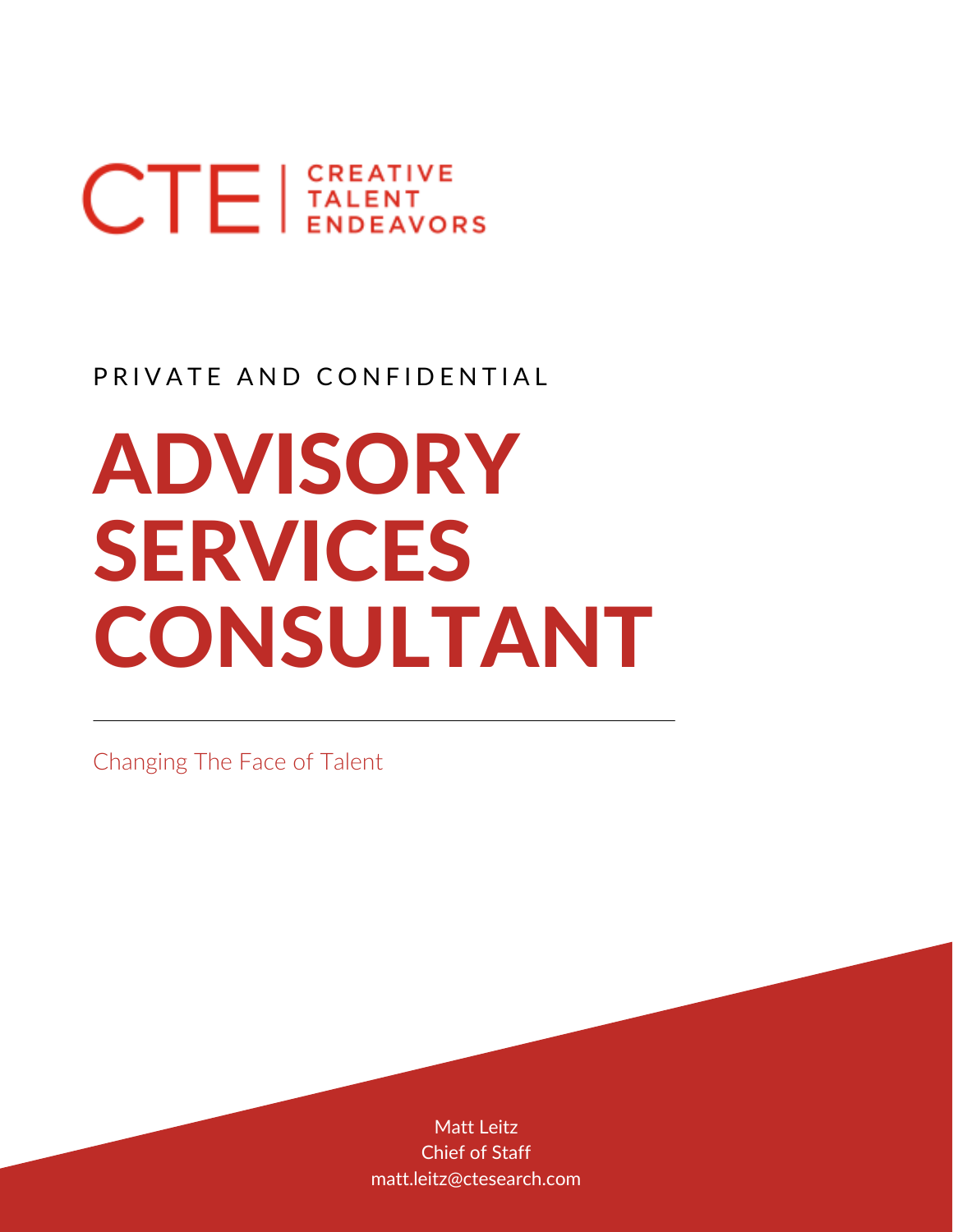

#### THE BASICS



|                 | <b>POSITION TITLE: Advisory Services Consultant</b>            |
|-----------------|----------------------------------------------------------------|
|                 | <b>REPORTING TO:</b> Le Anne Harper, Head of Advisory Services |
| LOCATION:       | Remote                                                         |
| <b>WEBSITE:</b> | https://www.ctesearch.com/                                     |

#### OUR VALUES



#### SELECT CLIENTS



Matt Leitz | matt.leitz@ctesearch.com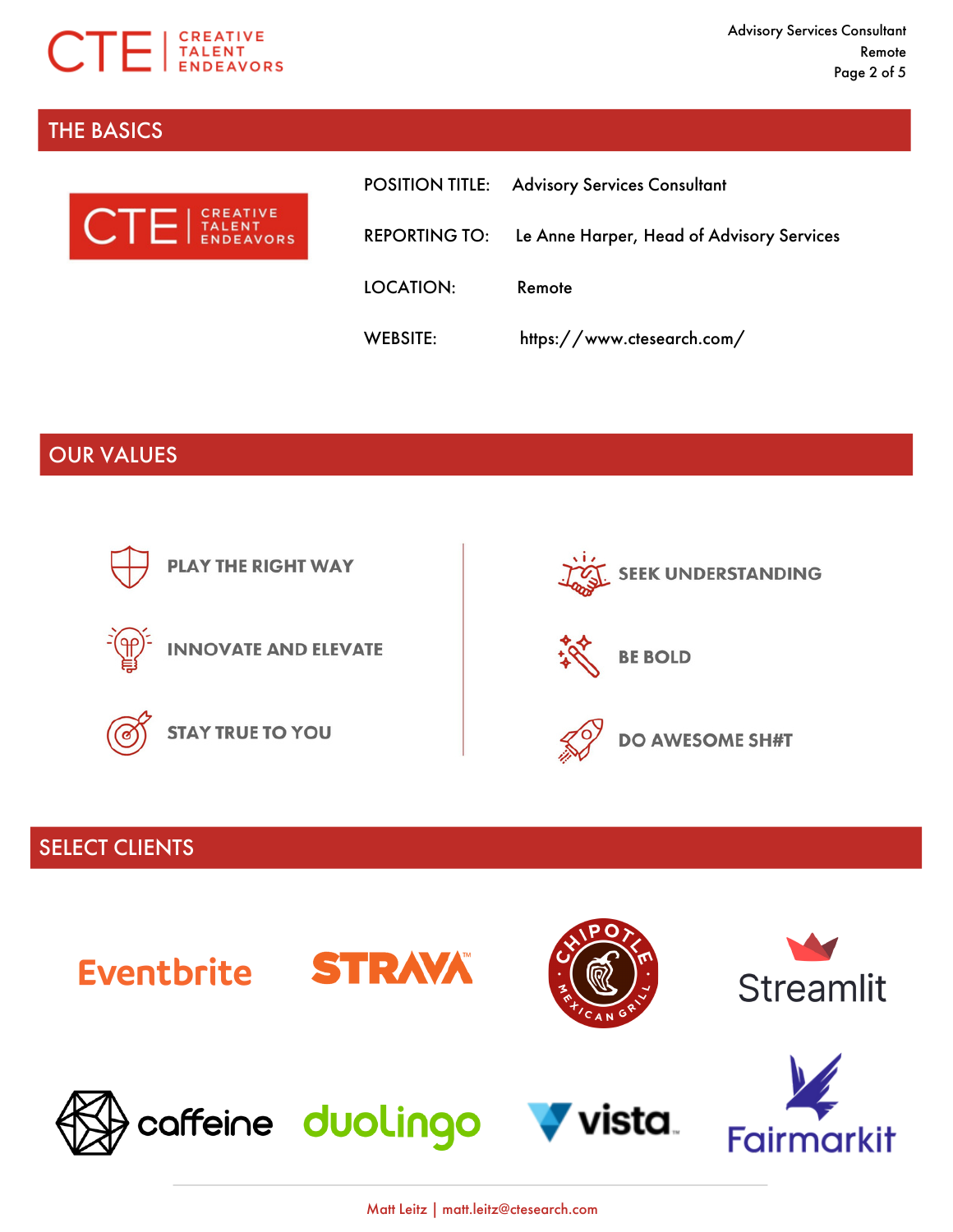## $CTE$   $|_{ENEAYO}^{CREATIVE}$

#### ABOUT US

Creative Talent Endeavors is a retained executive search and talent advisory firm founded in 2017 with a commitment to do executive search differently. Our mission is to create a world where potential and opportunity meet, and we work every day to help our clients meet their talent needs. We offer retained search services for senior-level roles, as well as advisory services for talent functions facing broader challenges. Clients range from VC-backed start-ups to multibillion-dollar global organizations with household names.

Our intentionally diverse team has a broad range of skillsets, backgrounds, and life experiences, but each of us believes deeply in Changing the Face of Talent. As a remote-first company, we work intentionally to cultivate a culture of open communication, professional authenticity, and collaborative teamwork that helps new people settle in and find their stride quickly. We proudly do things differently from other agencies in our space, creating a better environment for clients, candidates, and our employees.

#### THE OPPORTUNITY

Reporting to a Director of Advisory Services, the Consultant will be responsible for supporting myriad consulting efforts related to diversity and other talent best practices for new and existing clients. This person will be an integral part of a growing team at CTE and will need to be comfortable designing and executing simultaneously in an evolving business. Close collaboration is critical as we finalize the structure of our Advisory Services business, deploy our go-to-market strategy, and execute on our current and upcoming engagements.

#### SCOPE OF RESPONSIBILITIES

- Consult with new and existing clients to evaluate existing practices and make recommendations centered around a talent strategy that highlights other CTE offerings
- Deliver actionable guidance to consulting clients on their people practices, providing clear recommendations that can be used to achieve client goals
- Engage in all phases of client relationship development, including the business development process when necessary
- Manage key relationships with major partners, particularly in the DEI space, to ensure consistently excellent client experiences
- Contribute as a critical member of the CTE team, providing support and guidance to colleagues in all departments
- Contribute to and execute the engagement strategy for client relationships in partnership with the Director leading that engagement
- Collaborate effectively with Analysts, other Consultants, and Directors on complex deliverables and challenges to provide high-quality work to clients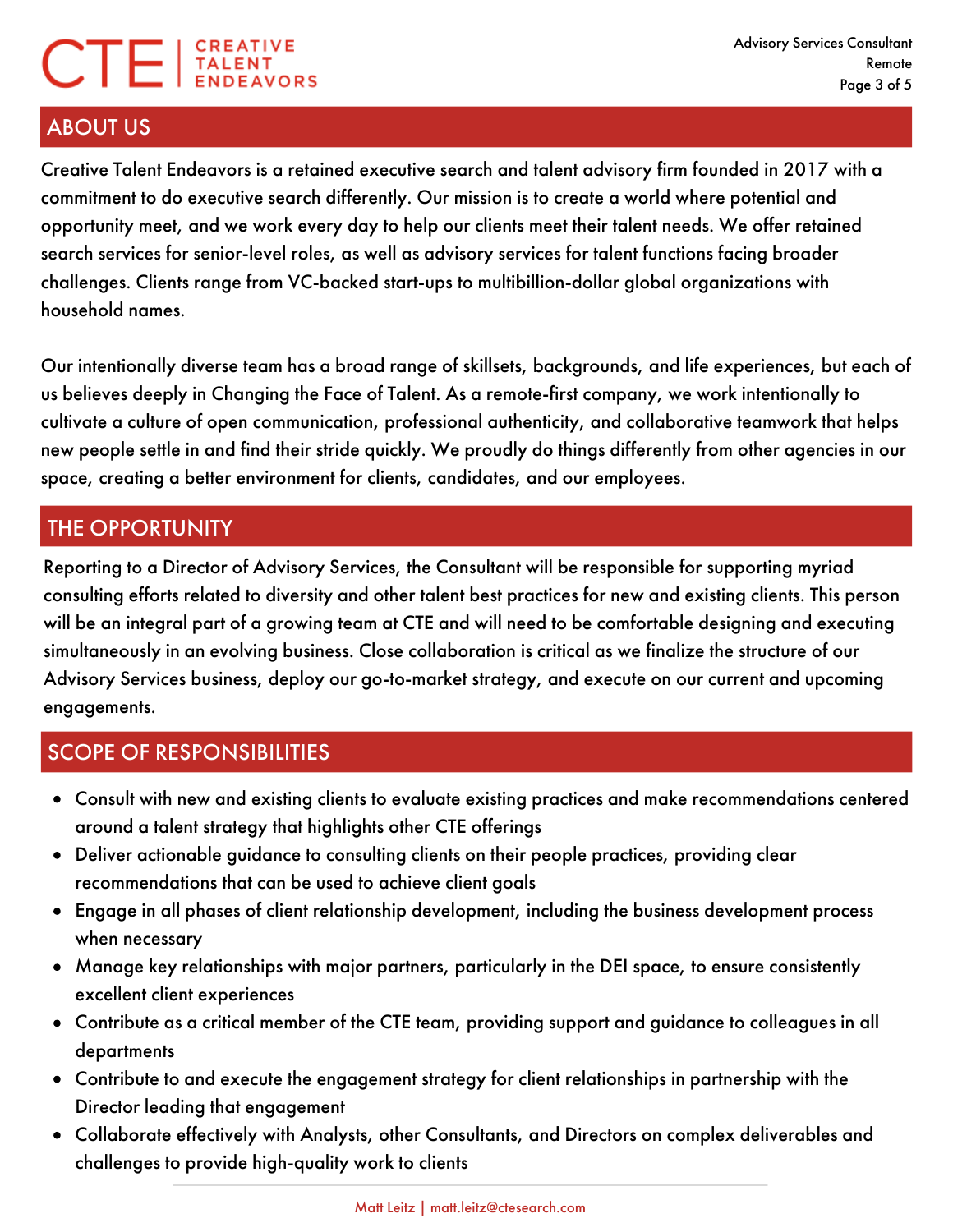### **CTE** ENDEAVO

#### KEYS TO SUCCESS

This role will be critical in the successful design and delivery of CTE's Advisory Services products. Our clients depend on the Advisory Team to help them solve complex, sensitive challenges in a wide range of peoplerelated situations. That said, the solutions we deliver for our clients don't just drive abstract HR results. Our products help clients drive top and bottom-line success by unlocking a bold, high-performance culture with talented leaders, empowered individual contributors, and intentional executives, all of whom collaborate to hold each other accountable for business success while holding space for each other as human beings.. A successful candidate for this role may have a background in T&OC, Organizational Development, DEI, or other HR disciplines, but must pair that experience with strong business acumen and the ability to confidently articulate the value of our services to executive leadership.

#### MISSION CRITICAL OBJECTIVES - FIRST 12 MONTHS

The CTE Advisory Services team is growing rapidly and is currently engaged on multiple long-range projects for major clients. The person selected for this role will have the opportunity to contribute meaningfully to those projects from Day One, as well as take responsibility for critical components of upcoming engagements as they begin.

In addition to the current projects, the Advisory Services team partners with our Executive Search Partners to help drive the early success of our candidates placed in leadership positions by providing behavioral assessments that accelerate integration and early-tunure effectiveness.

#### DESIRED SKILLS AND EXPERIENCE

- Ability to curate solutions from concept to development through execution
- Prior experience collaborating directly with key stakeholders, including delivering presentations to senior leaders
- Prior experience engaging with organizations of various sizes, from seed stage start-ups to global enterprises
- Deep passion for diversity, equity, and inclusion work, especially as it pertains to the application of DEI principles in the redesign of systems and structures
- Prior experience consulting in talent strategy, DEI, organizational design, talent management, change management, or internal communications
- Ability to execute multiple projects or deliverables and meet deadlines while maintaining a standard of excellence
- Superior written/verbal communication public speaking/presentation skills
- Undergraduate degree
- Willingness to travel as needed (est. up to 10%)